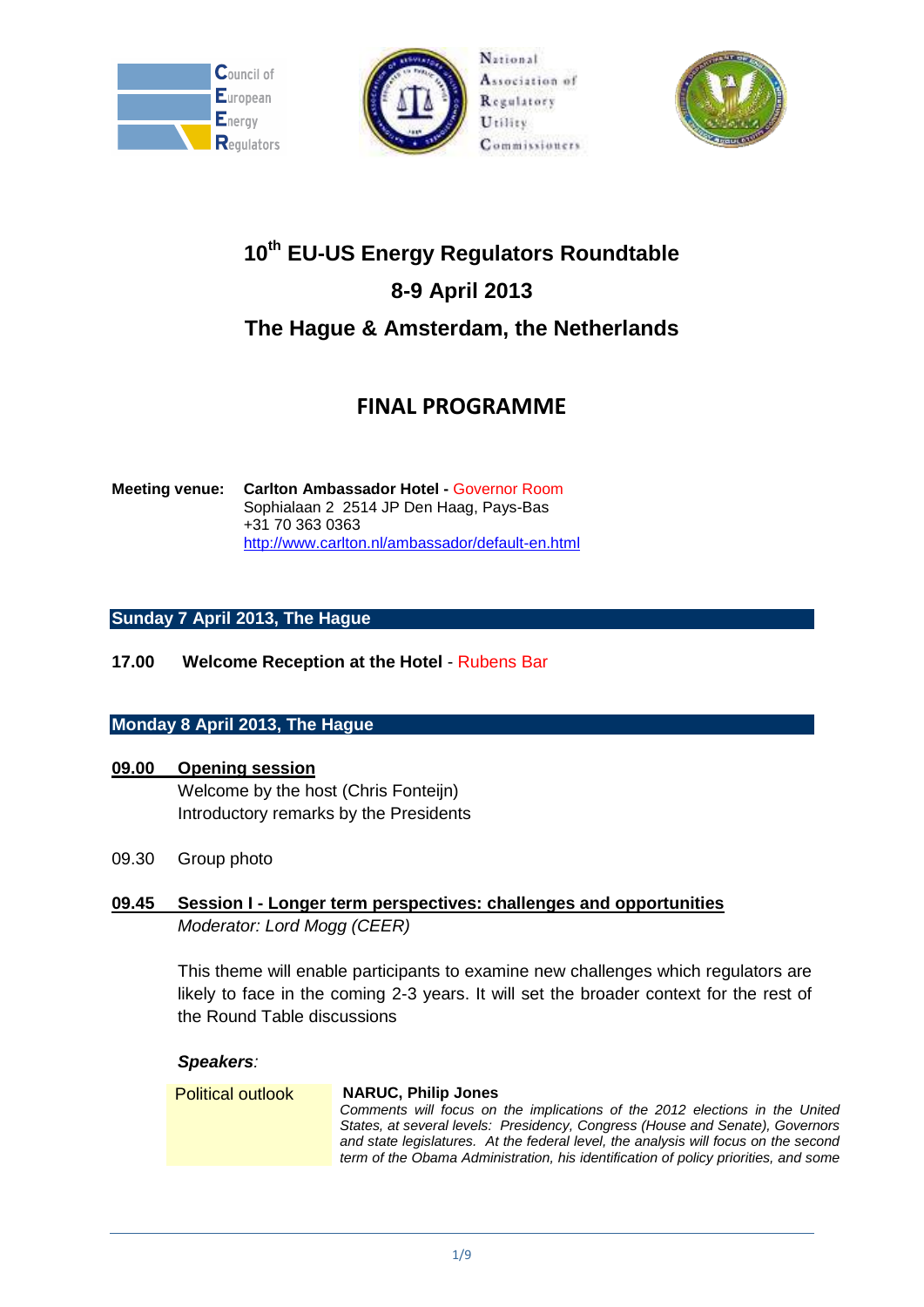





|                                                                       | key Cabinet choices to date (e.g., Department of Energy, federal EPA). For<br>Congress, comments will focus on the leadership of the key committees with<br>jurisdiction over electricity and natural gas issues. Meanwhile, the analysis will<br>comment that states will still lead the way in energy policies generally since they<br>are implementing RPS and energy efficiency policies, as well as newer policies<br>on pre-approval for certain types of sources (nuclear, FITs, net metering, and<br>distributed generation (DG). Therefore, the changes in political leadership in the<br>states are important to monitor and follow for policy implications.<br><b>FERC, Philip Moeller</b><br>Comments will focus on emerging United States regulatory issues that are<br>relevant to the EU: the changing generation mix, challenges to integrating<br>intermittent renewable generation, expansion of the high-voltage transmission<br>grid, Bulk Electric system reliability, coordination of the gas and electric<br>industries, federal energy tax policy, and the tension between regulators of<br>regulating physical and financial energy products.<br><b>CEER, Lord Mogg</b><br>Comments will focus on political developments in the European Union from<br>increased uncertainty for investors which results the financial crisis and the<br>Euro's problems, as well as changes in technologies and world events.<br>Comments will look at possible changes in political priorities as concerns over<br>rising prices increase. Lord Mogg will discuss the increasing trend for<br>Government intervention in energy markets and will explore the impact of that for<br>regulators. |
|-----------------------------------------------------------------------|-----------------------------------------------------------------------------------------------------------------------------------------------------------------------------------------------------------------------------------------------------------------------------------------------------------------------------------------------------------------------------------------------------------------------------------------------------------------------------------------------------------------------------------------------------------------------------------------------------------------------------------------------------------------------------------------------------------------------------------------------------------------------------------------------------------------------------------------------------------------------------------------------------------------------------------------------------------------------------------------------------------------------------------------------------------------------------------------------------------------------------------------------------------------------------------------------------------------------------------------------------------------------------------------------------------------------------------------------------------------------------------------------------------------------------------------------------------------------------------------------------------------------------------------------------------------------------------------------------------------------------------------------------------------------------------------------------------|
| <b>Cyber security</b><br>and the action<br>regulators need<br>to take | <b>NARUC, Philip Jones</b><br>Comments will focus on the relevant and hotly discussed topic of cybersecurity<br>and critical asset protection for key infrastructure industries such as electricity,<br>natural gas, and water. A growing number of governmental reports in the public<br>domain (as well as several respected private sector experts) indicate that the<br>scope, frequency, and sophistication of cyber intrusions of energy infrastructure<br>and communication networks is growing.  Comments will address the pending<br>legislation in the House and Senate of the Congress, and the prospects for<br>reaching a resolution of these matters: the debate is focusing on issues like<br>"information sharing", what constitutes an "imminent threat" to national security,<br>and liability issues for utilities and private companies. The analysis will also<br>include an overview of the recent Executive Order on cybersecurity of the White<br>House announced in late February, and the steps of implementation that various<br>agencies such as DHS, NIST, DOE, and FERC are currently in the process of<br>carrying out. Comments will also address the standards already in place by the<br>North American Reliability Corporation (NERC) called CIP standards, and the<br>timeline for implementation.                                                                                                                                                                                                                                                                                                                                                                    |
| Horizon issues                                                        | <b>CEER, Lord Mogg</b><br>Comments will focus on the need for regulators to collaborate in looking ahead<br>at issues which are likely to impact on regulators in the medium term (5 years).<br>Lord Mogg will identify a series of developing issues which could have significant<br>impacts and will encourage Round Table Participants to suggest other topics<br>which could have significant impacts. Lord Mogg's comments will examine<br>areas where current trends are likely to lead to significant change. These trends<br>include changes in technology, increasing data flows, increasing economic a<br>social dependence on electricity, changing consumption patterns, and increasing<br>consumer involvement in energy markets.                                                                                                                                                                                                                                                                                                                                                                                                                                                                                                                                                                                                                                                                                                                                                                                                                                                                                                                                                            |

**Discussion**

**11.15 – 11.30 Coffee Break**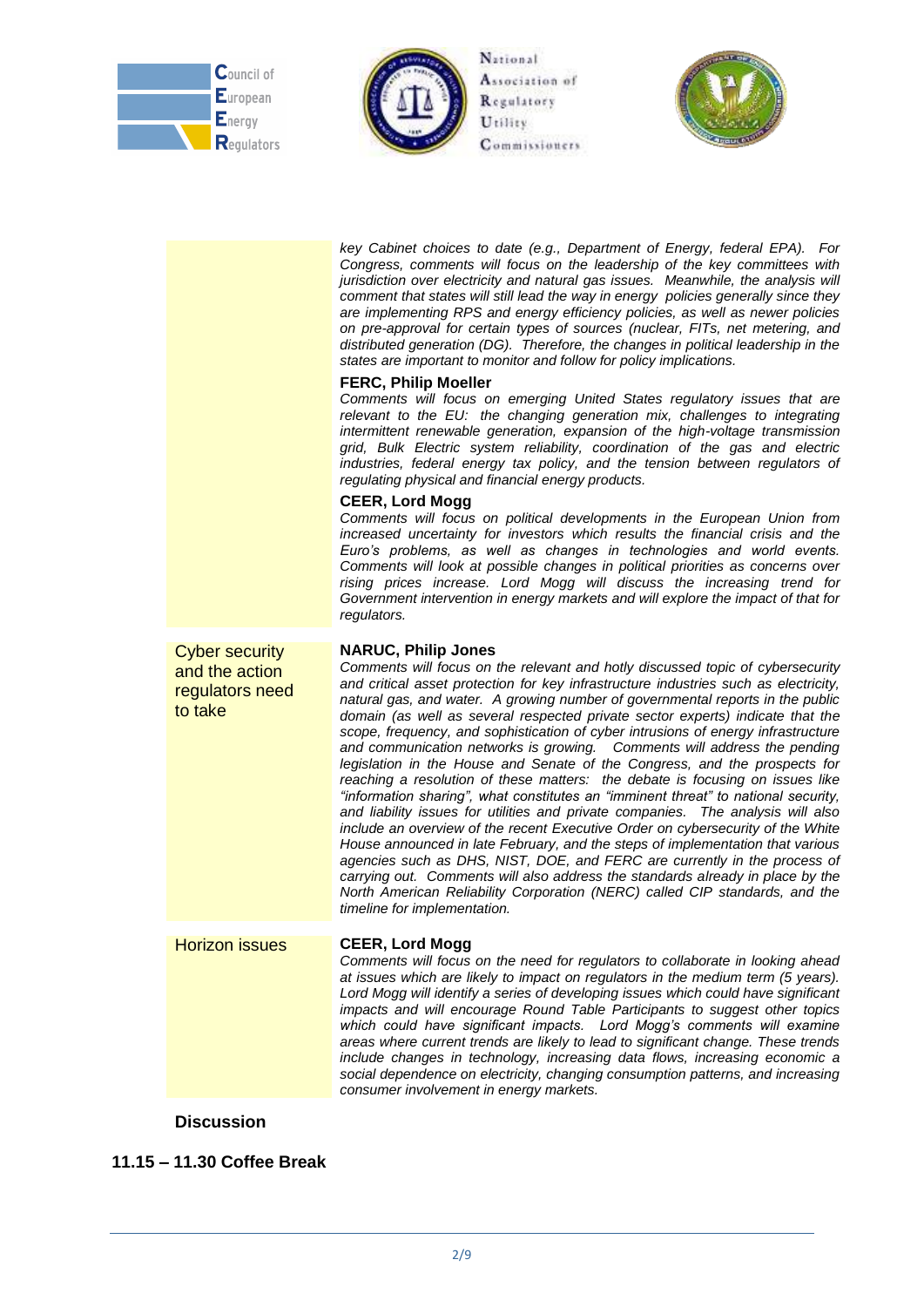





### **11.30 Session II - Interconnection of markets**

*Moderator: Colette Honorable (NARUC)*

New interconnection is a growing issue in the US not least because FERC Order 1000 issued in October 2012 requires every public utility provider to participate in a regional transmission planning process and in a regional cross border cost allocation methodology.

As a result of the changes being introduced through the 3rd energy package and the Energy infrastructure Package, interconnection is also a current topic in Europe. This topic could explore investment and usage of interconnection capacity, such as merchant and regulated investments, and capacity allocation for the various markets.

Security of supply has always been a priority for governments and regulators. Recent developments in the financial markets and in the diversification of the energy mix have led to discussion on whether capacity markets are needed to ensure sufficient investment in generation capacity. Measures to safeguard security of supply have been primarily national decisions. However, these decisions may influence the function of neighbouring markets.

This topic could explore the usage of capacity mechanism and the balance between national and European competences compared to State and Federal competences.

### *Speakers:*

Developments in Europe (Energy **Infrastructure** Package and network code developments)

### **ACER: Alberto Pototschnig**

*The Council of the European Union in February 2011 set two important objectives for the European energy market: the completion of the internal market by 2014 and the removal of energy islands by 2015. The Third Energy Package of legislative measures, adopted in 2009, provides the main tools for achieving these goals. In particular, the Network Codes currently being developed will, for the first time, introduce binding rules applicable throughout the European Union in the areas of market and network operation. The Third Package has also strengthened the EU dimension in energy network planning, through the EUwide Ten-Year Network Development Plans. More recently, the new Regulation on guidelines for trans-European energy infrastructure, adopted in March 2013,*  envisages the identification of Projects of Common Interest which will benefit *from streamlined permitting procedures and an enhanced regulatory framework. The presentation will illustrate the Network Code development process and report on progress. It will also describe the current regulatory framework for network planning and how it will be impacted by the new Regulation.*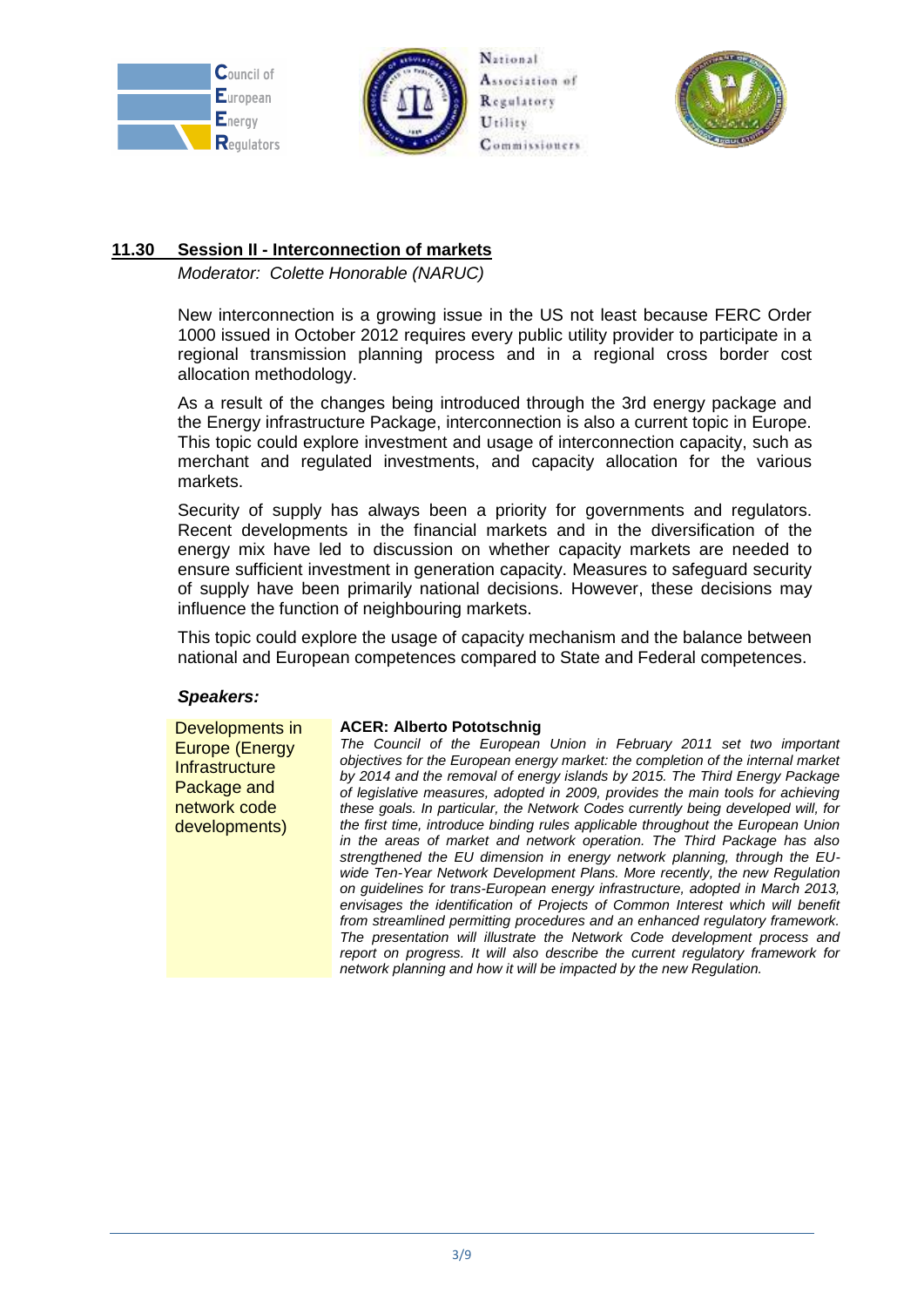





Security of supply: **National** challenges requiring regional solutions (RI and capacity market developments)

#### **NARUC: David Boyd**

*This presentation will provide an overview of the electricity sector's shared state and federal jurisdiction in the United States, and various wholesale market models in place. Enactment of federal air regulations has prompted investment*  decisions that could impact reliability, as could the increased penetration of *intermittent renewable resources. These issues lead to questions about the various capacity market constructs in place, and the ability of those markets to respond adequately to external forces.* 

#### **CEER: Tomás Gómez**

*As Europe continues in its efforts to build an internal energy market, it is faced with important questions on the implications of this work. Will markets provide resource adequacy and system flexibility in the context of low carbon technologies? What is the European strategy to face this issue in the medium/long term? Europe is taking a variety of actions to address these issues, such as voluntary "regional initiatives" for market integration through day-ahead and intraday trading as well as harmonised long term capacity allocation and capacity calculation. Regulators are also concerned about removing existing barriers to proper functioning of the markets (such as price caps, regulated enduser prices, lack of a level playing field for all types of generation; limited participation of demand response; lack of investment in interconnection capacity). With new technologies and intermittency come other questions, in particular regarding generation (and investment) adequacy. A number of countries have implemented or are considering capacity mechanisms under different approaches. A debate is ongoing on the need for compatibility of such mechanisms with the internal market and their cross-border implications (flows, competition, participation across borders, prices, etc.).*

The impact on markets of changes to the energy mix: the case of shale gas in the US

#### **NARUC: Colette Honorable**

*Primarily as the result of unconventional onshore shale gas development, the United States is one of the largest producers of natural gas in the world today. The last ten years in the US natural gas industry have been revolutionary. Shale gas production has dramatically transformed the domestic supply landscape. For first time in history, the U.S. is on a course to export LNG. Will the U.S. export in large quantities to non-free trade countries? How will U.S. industries be affected by natural gas exports? Will the market balance for natural gas demand and supply come closer in balance? What impact will a growing use for natural gas for power generation have on natural gas supplies? But with plentiful supplies come these additional challenges. What infrastructure investments are needed in transmission and distribution to sustain this rapid rate of production? What regulatory issues does the industry face concerning: disclosure of drilling and fracturing fluids, water storage requirements and disposal of wastewater? As a cold winter heating season draws to a close, what impact will shale gas have on future natural gas prices and storage levels? This presentation will consider the opportunities and challenges faced by the U.S. as a result of the awakening of a sleeping giant: the shale gas revolution..* 

Developments in the US (FERC Order 1000)

#### **FERC: Philip Moeller**

*FERC released Order 1000 in 2011, and 2013 will be the year that the Commission rules on a long list of Order 1000 compliance filings for both intraregional and inter-regional planning and cost allocation proposals. Comments will focus on the goals of Order 1000, the Commission's experience to date on compliance filings and ongoing issues related to Order 1000 compliance.*

### **Discussion**

**13.15 – 14.30 Lunch break**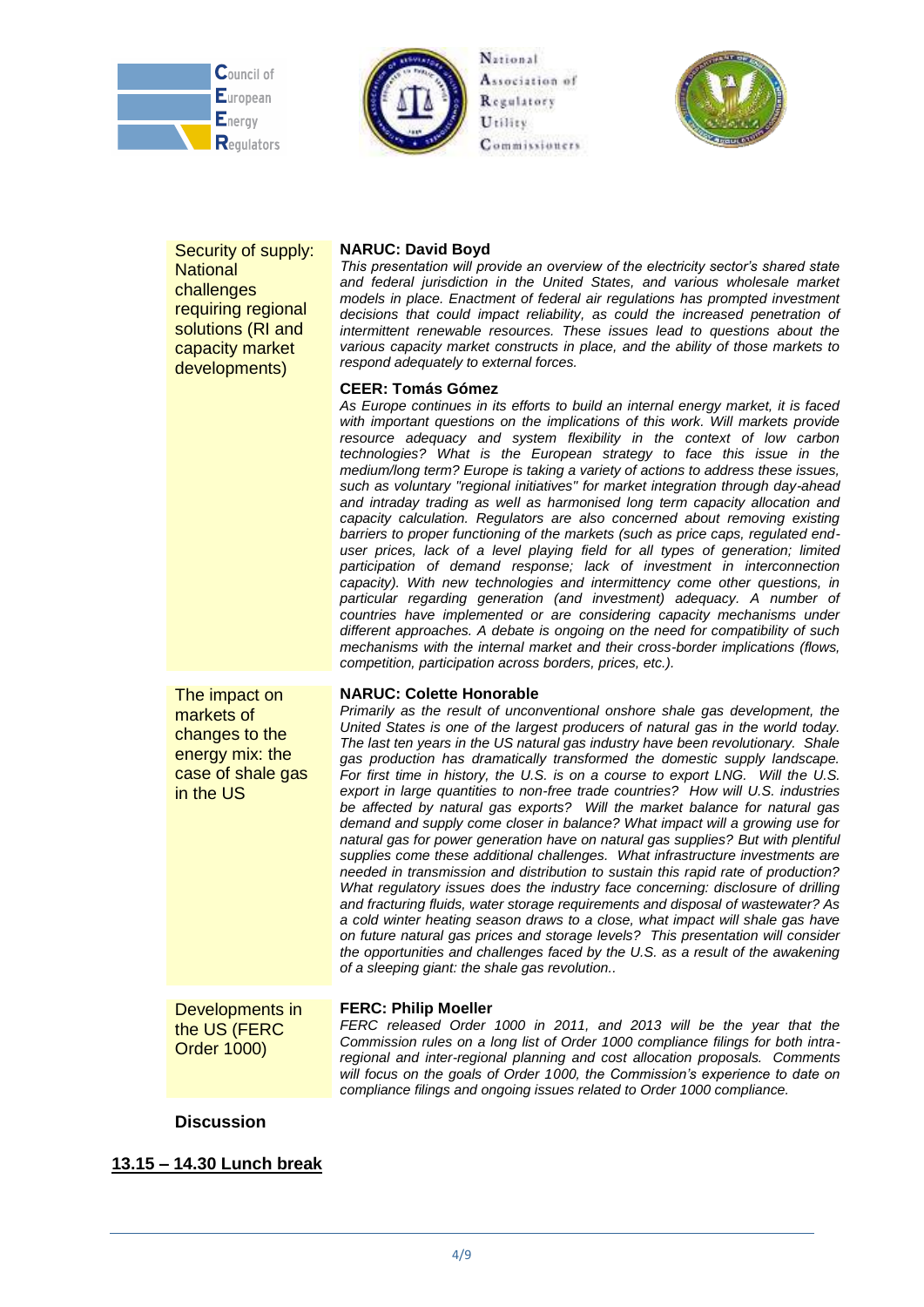





### **14.30 Session III - Market monitoring in practice**

*Moderator: Valeria Termini (CEER)*

Market monitoring is a continuing issue of interest in the US and EU. This theme will include an exchange of experiences (especially in the light of the CEER market monitoring report) on issues such as an update on monitoring by FERC and ACER's role in REMIT.

### *Speakers:*

| Implementing<br>$REMIT -$<br>challenges and<br>opportunities | <b>ACER: Alberto Pototschnig</b><br>Regulation (EU) No 1227/2011 on wholesale energy market integrity and<br>transparency (REMIT) has introduced new obligations and prohibitions for<br>wholesale energy market participants and other stakeholders, to improve the<br>transparency of markets, as well as a new monitoring framework to deter and<br>prevent market manipulation. This new framework is based on the reporting on<br>trade and fundamental data and on the cooperation between ACER and NRAs.<br>ACER will be primarily responsible for market monitoring, as it has both a Union-<br>wide view of electricity and gas markets and the necessary expertise in the<br>operation of electricity and gas markets and systems in the Union. NRAs may<br>monitor national markets and they will responsible for investigation and<br>enforcement. The presentation will illustrate the main features of REMIT and the<br>new challenges for ACER. It will also report on the progress of ACER in<br><i>implementing REMIT.</i><br><b>CEER: José Braz</b><br>Prior to REMIT, NRA practice in terms of wholesale market monitoring was very<br>diverse, depending in large part on the specific characteristics of the national<br>markets. Thus, NRAs in markets dominated by incumbents or otherwise with<br>conditions that do not facilitate competition have tended to have more developed<br>systems for monitoring transactions and for reporting of inside information, while<br>NRAs in more competitive markets naturally have tended to be less concerned<br>with such matters. REMIT establishes uniform obligations for all NRAs, in terms<br>of registration of market participants and investigation of suspected market<br>abuse and subsequent sanctioning; this will present different challenges for each<br>NRA, depending on its current practices. The presentation will focus briefly on<br>the main challenges and on steps being taken to coordinate NRA preparations in<br>preparation for on-time implementation. |
|--------------------------------------------------------------|---------------------------------------------------------------------------------------------------------------------------------------------------------------------------------------------------------------------------------------------------------------------------------------------------------------------------------------------------------------------------------------------------------------------------------------------------------------------------------------------------------------------------------------------------------------------------------------------------------------------------------------------------------------------------------------------------------------------------------------------------------------------------------------------------------------------------------------------------------------------------------------------------------------------------------------------------------------------------------------------------------------------------------------------------------------------------------------------------------------------------------------------------------------------------------------------------------------------------------------------------------------------------------------------------------------------------------------------------------------------------------------------------------------------------------------------------------------------------------------------------------------------------------------------------------------------------------------------------------------------------------------------------------------------------------------------------------------------------------------------------------------------------------------------------------------------------------------------------------------------------------------------------------------------------------------------------------------------------------------------------------------------------------------------------------|
| <b>Market monitoring</b><br>developments and<br>experience   | <b>FERC: Philip Moeller</b><br>Comments will focus on the reality that the role of market monitoring-and<br>enforcement-has changed significantly at FERC after the passage of the 2005<br>Energy Policy Act. Market monitoring has evolved and become more complex.<br>In addition to several high-profile enforcement cases, FERC has undertaken<br>several recent initiatives to enhance market monitoring and oversight.                                                                                                                                                                                                                                                                                                                                                                                                                                                                                                                                                                                                                                                                                                                                                                                                                                                                                                                                                                                                                                                                                                                                                                                                                                                                                                                                                                                                                                                                                                                                                                                                                            |
| <b>Discussion</b>                                            |                                                                                                                                                                                                                                                                                                                                                                                                                                                                                                                                                                                                                                                                                                                                                                                                                                                                                                                                                                                                                                                                                                                                                                                                                                                                                                                                                                                                                                                                                                                                                                                                                                                                                                                                                                                                                                                                                                                                                                                                                                                         |

**15.30 – 15.45 Coffee Break**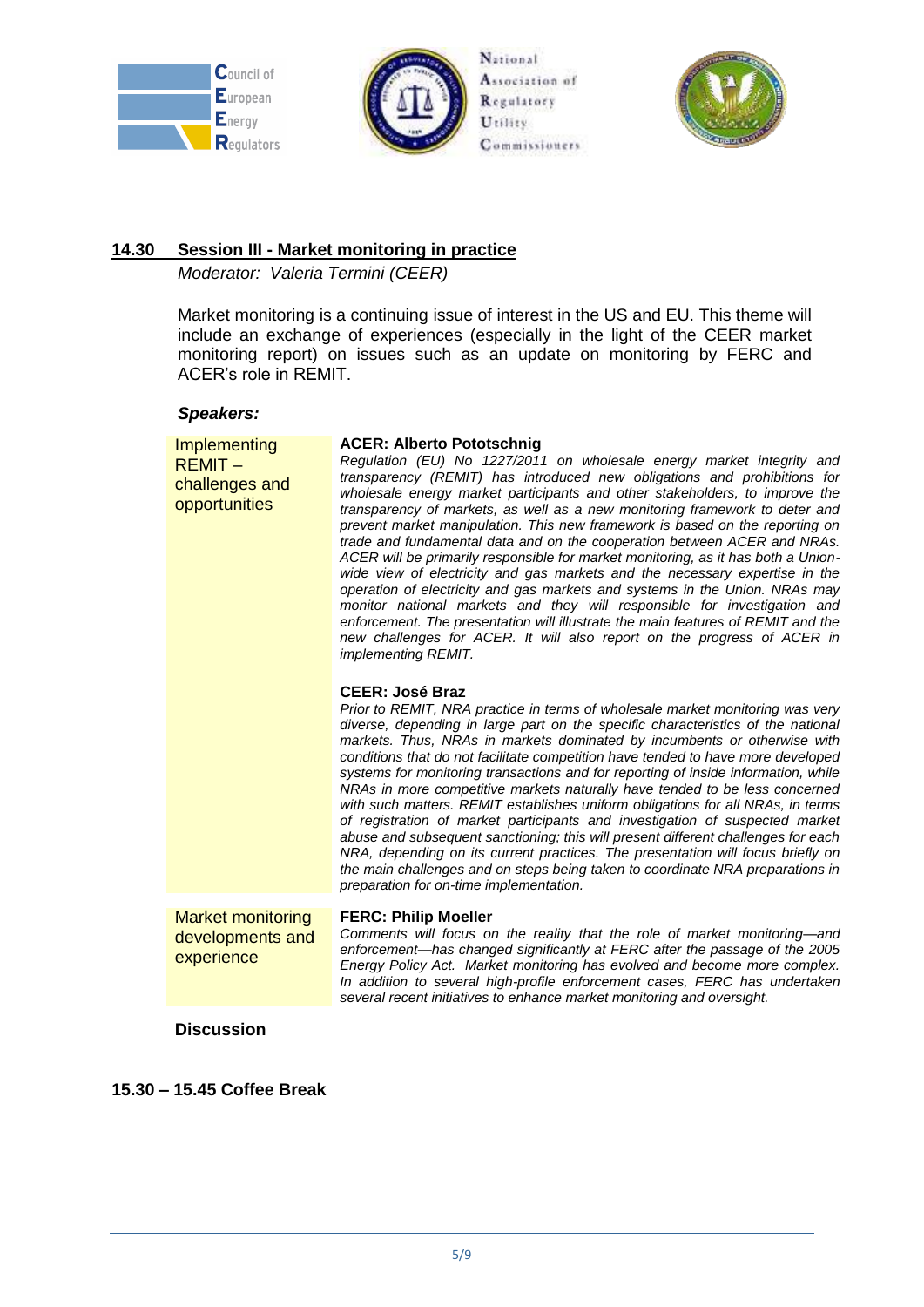





### **15.45 Session IV - Incentivisation of infrastructure operators**

*Moderator: Philip Moeller (FERC)*

Technology is changing in relation to new types of generation driven in part by climate change concerns, and new network technologies (such as smart grids, renewable and distributed generation) makes it increasingly difficult to forecast where new generation will be located and in what sizes, and on the likely level of demand side response. Consequently decisions on the operation and development of regulated networks are becoming more complex.

One regulatory mechanism for improving the quality of decision making is to introduce incentive arrangements. One recent innovation is a radical new approach introduced by the British regulator OFGEM, The approach, called RIIO, is a major innovation by a regulator and a theme on incentivisation would enable discussion of RIIO, and also to explore other incentive arrangements.

### *Speakers:*

| <b>OFGEM's RIIO</b><br>incentive<br>framework                 | <b>CEER: Hannah Nixon</b><br>The presentation will focus on RIIO, Ofgem's new framework for regulating GB's<br>gas and electricity pipes and wires.                                                                                                                                                                                                                                                                                                                                                                                                                                                                                                                                                                                                                            |
|---------------------------------------------------------------|--------------------------------------------------------------------------------------------------------------------------------------------------------------------------------------------------------------------------------------------------------------------------------------------------------------------------------------------------------------------------------------------------------------------------------------------------------------------------------------------------------------------------------------------------------------------------------------------------------------------------------------------------------------------------------------------------------------------------------------------------------------------------------|
|                                                               | Significant expenditure is needed in Britain's gas and electricity networks over<br>the next decade. This investment is needed to ensure consumers continue to<br>receive safe, reliable network services and to meet environmental challenges. It<br>is therefore more important than ever that network companies can show<br>consumers that they are getting value for money and that charges are contained.<br>RIIO is designed to drive real benefits for consumers. It will provide the<br>companies with strong incentives to step up and meet the challenges of<br>delivering a low carbon, sustainable energy sector at value for money.<br>Ofgem has recently implemented RIIO for gas and electricity transmission and                                               |
|                                                               | for gas distribution. It also recently published its strategy for implementing RIIO<br>for electricity distribution.                                                                                                                                                                                                                                                                                                                                                                                                                                                                                                                                                                                                                                                           |
| <b>Smart grid</b><br>investments -<br>regulatory<br>treatment | <b>NARUC: John Betkoski</b><br>U.S. utility experts and investors anticipate the cost of modernizing the nation's<br>utility infrastructure at more than \$4.2 trillion. A significant portion of these<br>investments are targeted for necessary safety upgrades, but also for new<br>technologies to make the grid more efficient and resilient. State utility regulators<br>are facing difficult decisions as utilities and policymakers at the State and federal<br>level adopt and/or encourage commissioners to pursue innovative ratemaking<br>methodologies to spur faster deployment of certain technologies. This<br>presentation will explore how U.S. regulators are facing these challenges and<br>general perspectives on how some view smart-meter deployments. |
|                                                               |                                                                                                                                                                                                                                                                                                                                                                                                                                                                                                                                                                                                                                                                                                                                                                                |

### **Discussion**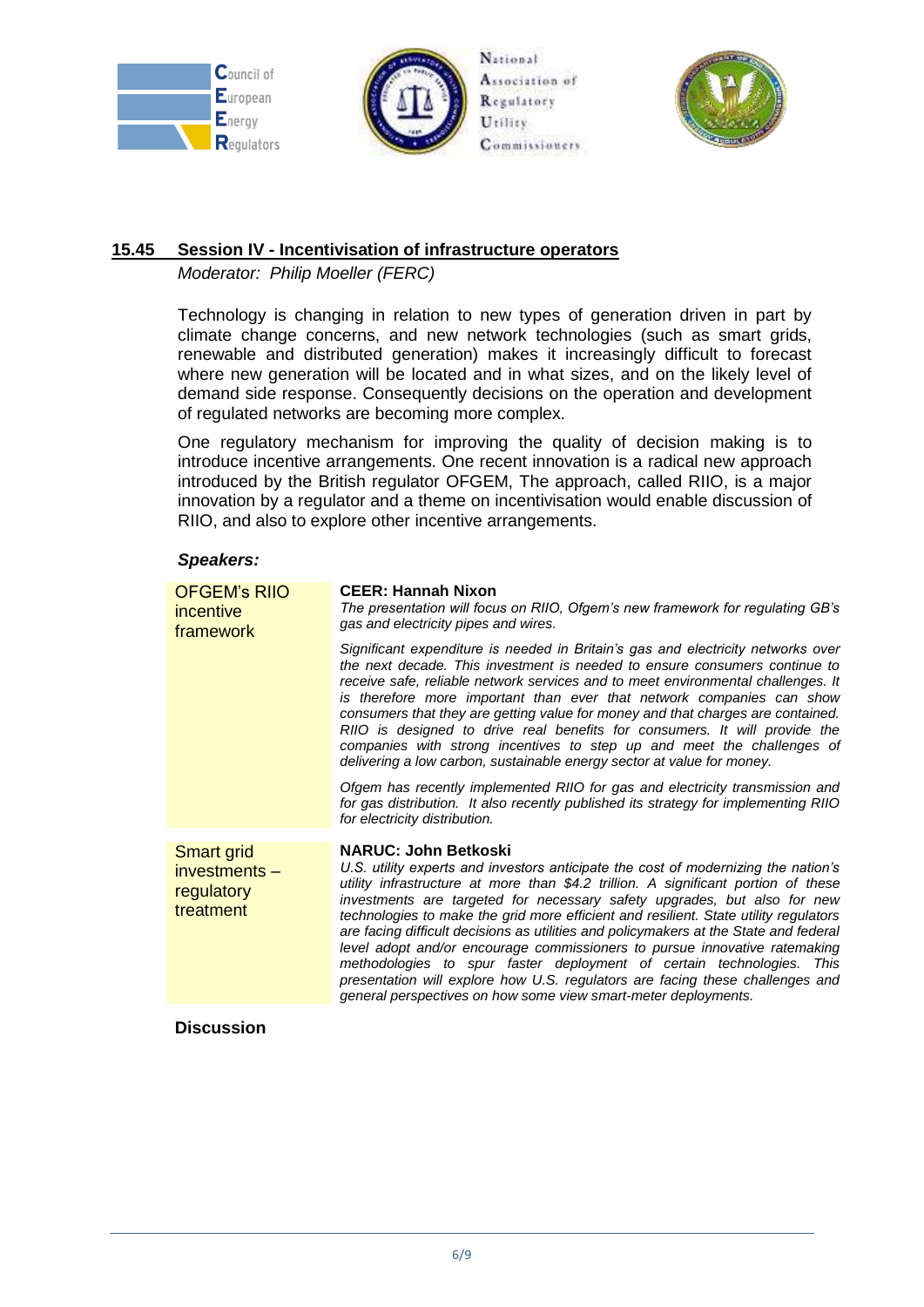





### **Evening, Monday 8 April 2013, Restaurant SAUR**

**18.30** Reception

**19.30** Dinner for all participants - *Restaurant Saur*

*Lange Voorhout 51 2514 EC Den Haag T: +31 (0)70 361 7070*

### **Morning, Tuesday 9 April 2013, the Hague**

### **09.00 Session V - Unbundling of network operators**

*Moderator: David Boyd (NARUC)*

The European model of unbundled network companies made compulsory by the 3rd Energy Package is very different to the US model of competing vertically integrated companies (or voluntarily unbundled). The US side has suggested that this could be an interesting theme to explore. The session could discuss the theoretical advantages of one model over the other and then look at the practical outcomes, and compare the situation at transmission and distribution levels. CEER has recently prepared a situation report on DSO unbundling.

### *Speakers:*

| The unbundling<br>models and the<br>certification<br>process in<br>Germany | <b>CEER: Annegret Groebel</b><br>Since the entry into force of the new German Energy Law (EnWG) in August<br>2011 implementing the European unbundling requirements the TSO are re-<br>shaping their structure and organisation. In Germany most of the TSOs in<br>Electricity and Gas are unbundled following the rules laid down in the EnWG and<br>are either Ownership unbundled or set up an Independent Transmission<br>Operator, Independent System Operator is not playing a role so far. The<br>regulator is monitoring the proper implementation of the Unbundling by the TSOs<br>through the certification process. This process is very well advanced and near to<br>completion. Most of the TSOs have already been certified or will be certified<br>during this year. The new structural organisation of TSOs is of importance for the<br>development of the Transmission lines seen as a high priority to integrate<br>Renewables and achieve the "German Energy Turnaround".                              |
|----------------------------------------------------------------------------|---------------------------------------------------------------------------------------------------------------------------------------------------------------------------------------------------------------------------------------------------------------------------------------------------------------------------------------------------------------------------------------------------------------------------------------------------------------------------------------------------------------------------------------------------------------------------------------------------------------------------------------------------------------------------------------------------------------------------------------------------------------------------------------------------------------------------------------------------------------------------------------------------------------------------------------------------------------------------------------------------------------------------|
| <b>US network</b><br>industry structure -<br>theory and practice           | <b>NARUC: Philip Jones</b><br>Comments will address first the background and economic theory behind the<br>impetus to develop more competitive electricity markets in the United States by<br>policies adopted in the last two decades on separating generation from<br>transmission and distribution at the local (retail level). The analysis will examine<br>the recent trends in competitive markets, centered on states that have<br>RTO/ISO's, such as the debate around energy (only) imbalance markets (EIM),<br>as well as regions like PJM that have experience with capacity markets.<br>Comments will address some of the following questions: are the price signals<br>sufficiently robust and transport to incentivize generations to build? Are there<br>other incentives that are necessary to build new capacity and energy in those<br>regions that face capacity shortfalls in the near to medium term? How has the<br>market monitor function worked to date to ensure that anti-competitive behavior |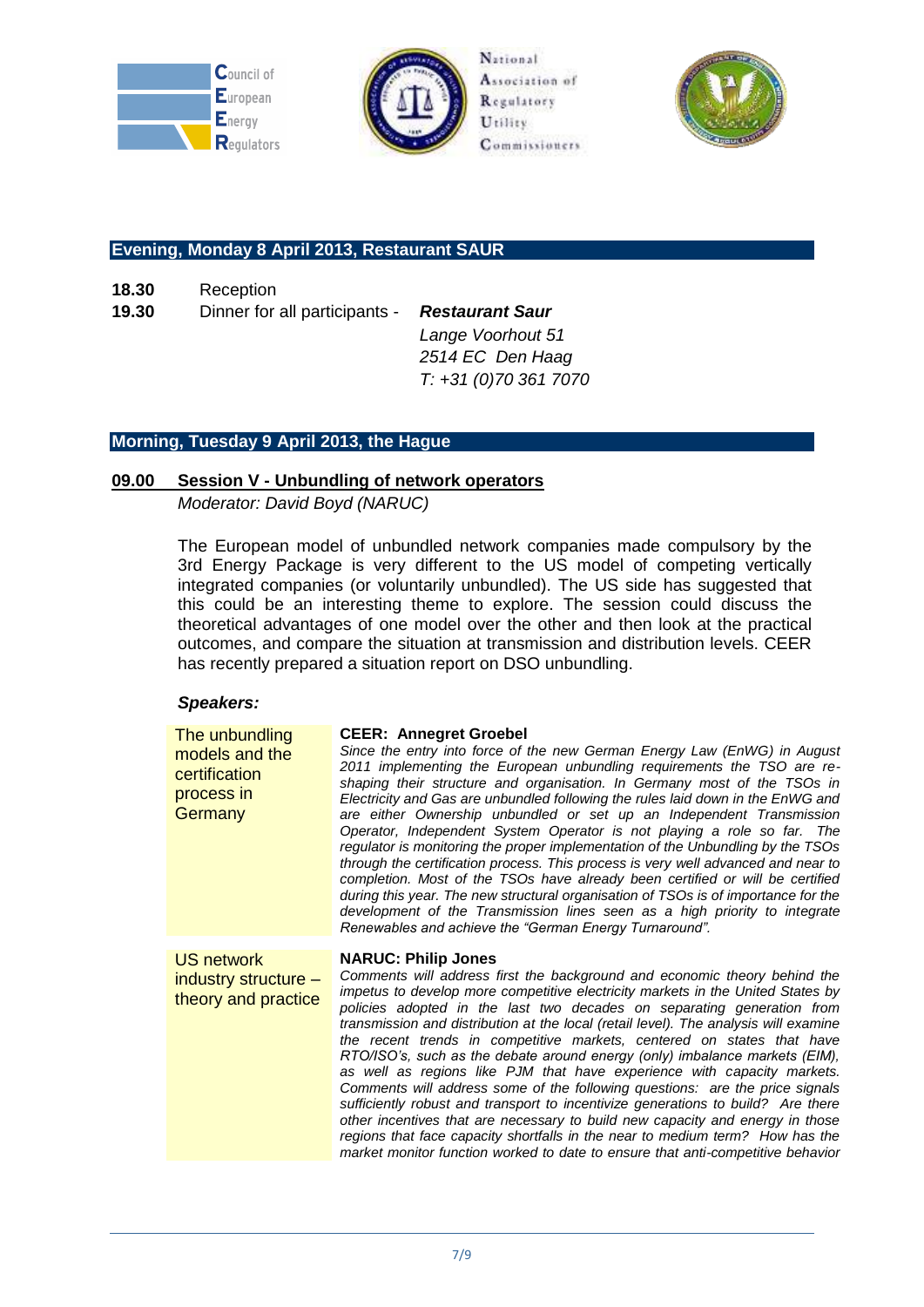





is not tolerated and that the rules are observed fairly? Markets in the United *States are diverse, and many regions still have vertically integrated electricity structures with the incumbents still controlling generation, transmission and transmission and distribution at the retail level. Moreover, certain regions of the United States still have federally-owned generation and transmission corporations in place. Therefore, the movement toward competitive markets and relying on independent power producers (or merchants) to develop new capacity and energy is not uniform across the country. The comments will therefore address recent trends in such markets as well as criticism of the value proposition of moving toward RTO's and competitive markets. The comments will also address recent important decisions and rulemakings by FERC, such as transmission planning and cost allocation, and how state PUCs are engaging in such federal processes.*

**Discussion**

### **10.10 – 10.30 Coffee Break**

### **10.30 Session VI - Consumer protection and empowerment**

*Moderator: Henk Don (CEER)*

Consumer empowerment is an important issue for CEER, not in the least for retail markets can only function on the merit of active consumers. Furthermore the increase in intermittent renewable energy request flexibility from the system. This can be met both through investment on flexible production capacity, but also and possibly more efficient through demand response. The US has significant experience on engaging consumers and demand response. Consumer protection may also provide a interesting topic for discussion, although this is not in all cases the competence of energy regulators. The US has interesting experience in reaching out to consumers through mechanisms such as the inclusion of a functionally separate consumer advocate role within state regulators' offices.

These topics are relevant for CEER's current strategic priorities.

#### *Speakers:*

**Engaging** consumers in energy regulation **NARUC: David Coen** *Consumer engagement is an integral element of public service. In the U.S., most end-use consumers are represented before their Public Service Commission by a taxpayer or ratepayer-funded consumer advocate. This has worked well throughout the 100-year history of utility regulation, but the advent of new technologies, environmental policies and restrictions, and other forces is bringing a new level of consumer interaction. This presentation will review the longstanding consumer engagement practices, speak of personal experience about some high-profile cases in Vermont, and share a few thoughts about how new dynamics may change these relationships.*